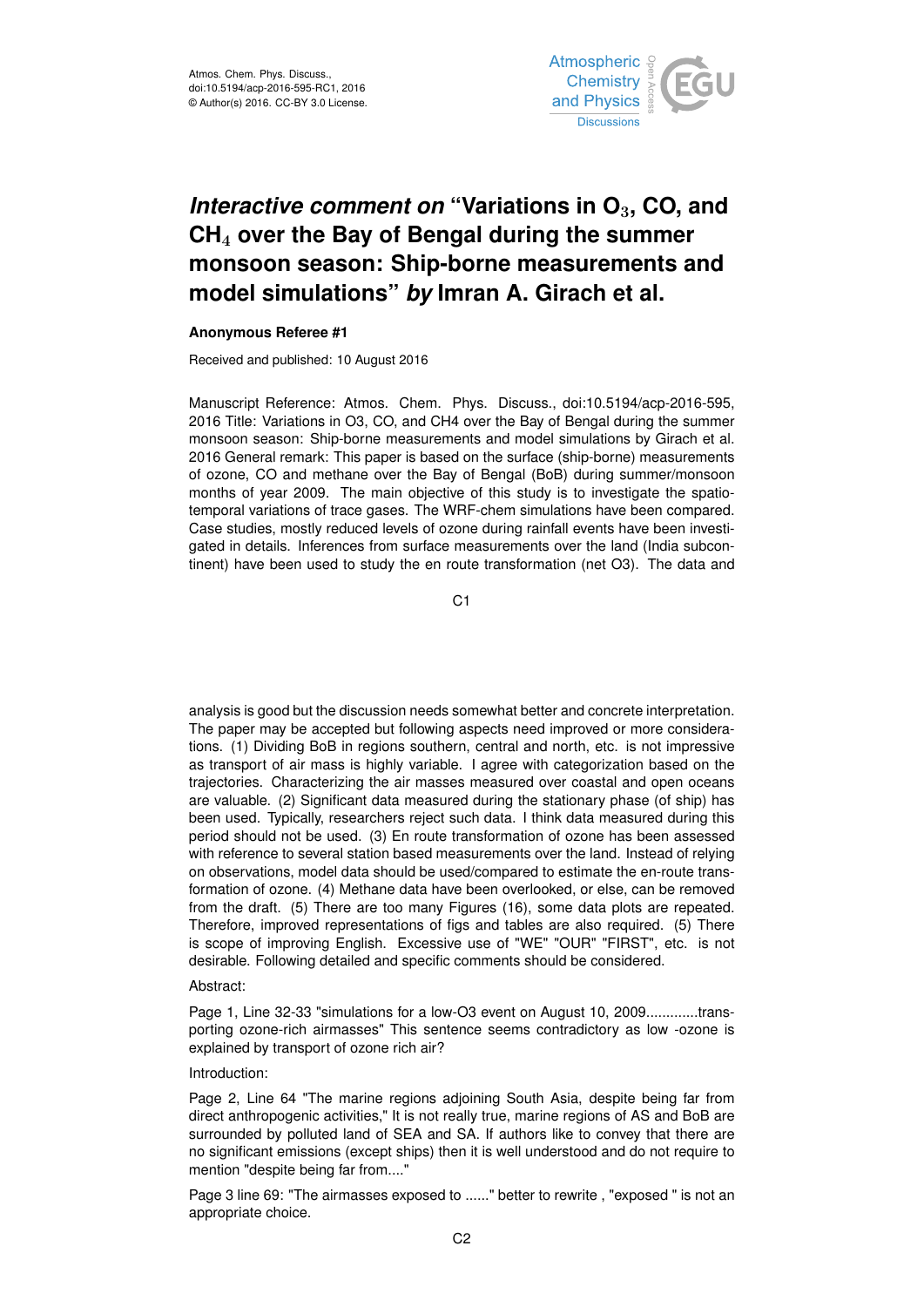Page 3 Line 70-72: "In situ measurements over the.....transformation." This is not well written , please re-write.

Page 3, Line 81-83: "Both the export of .....transport of ...synoptic scale dynamics and monsoonal circulations" This is not well written what is the difference (scientifically) between export and transport.

Page 3, Line 85: "highly conducive for the accumulation of trace species". It is not clear , do the outflows from continents stop over BoB? I mean ACCUMULATION is not an appropriate choice?

Page 3, Line 96: "and an unnamed campaign" this does not sound good, write under "other campaigns "etc.

Pag3, Line: 103 ", which influences the oxidation capacity of the atmosphere" This is not required, in other seasons oxidation capacity can also be influenced due to higher levels of VOCs. So it is not unique for this season.

Pag4, Line: 106 "remote sensing of.." here, there is no need to give examples of TES or AURA, it is in general true for any remote sensing technique.

Page4, Line: 114-115 and elsewhere

"spatial and temporal variations in ozone" should be "spatial and temporal variations of ozone"

Page4, Line: 117 "We investigate ...we have ..greater detail." Please re-write "we" has come twice?

Page4, Line: 118-120: This may be deleted

2. The cruise track and background conditions.

Page 4, Line 123-124: Revise as "Figure 1 shows the cruise track of the Oceanic Research Vessel (ORV) Sagar Kanya during the CTCZ campaign (cruise number SK-

 $C<sub>3</sub>$ 

### 261).

This section is partly explained in a rather lengthy caption (Fig1). Try to adjust most explanations in this text sections but not in captions.

"To take time series measurements, the ship was kept stationary at 89 $^{\circ}$  E, 19 $^{\circ}$  N for fifteen days (July 22 to August 06, 2009)."

Usually researchers reject the measurements when ship is stationary , as it is proved that exhaust from ship influences the measurements of trace constituents. An explanation is required how it is ensured that ship's exhaust did not influence measurements around the measurement location?

Line 129-131: "The average prevailing wind patterns at 925 hPa during the cruise period are obtained from NCEP/NCAR reanalysis (http://www.esrl.noaa.gov/psd; Fig. 1). The prevailing westerly or south-westerly winds are conducive for the transport of ozone and its precursors from the Indian landmass to the BoB during the summer monsoon season." revise as here: "The average wind pattern at 925 hPa (NCEP/NCAR reanalysis; http://www.esrl.noaa.gov/psd) during the cruise period is shown in Figure 1. The prevailing westerly and southwesterly winds transport ozone and its precursors from the Indian landmass to the BoB during study period."

Line 133: Phase B (INTEX-B), Does this correspond to Indian summer season?

Line 134: Relatively high NOx emissions are located over parts of eastern and southern India.? This is arguable if compared with emissions over IGP and western India (which is not shown). So change the sentence accordingly.

3. Experimental details and data

Page 5, Line 146 "This instrument was based on the principle.." something like this is better "This instrument works on the principle.." Page 5, Line 135-154 "Trace gas measurements affected by the ship exhaust ....." This is the issue when ship is stationary, irrespective of wind direction.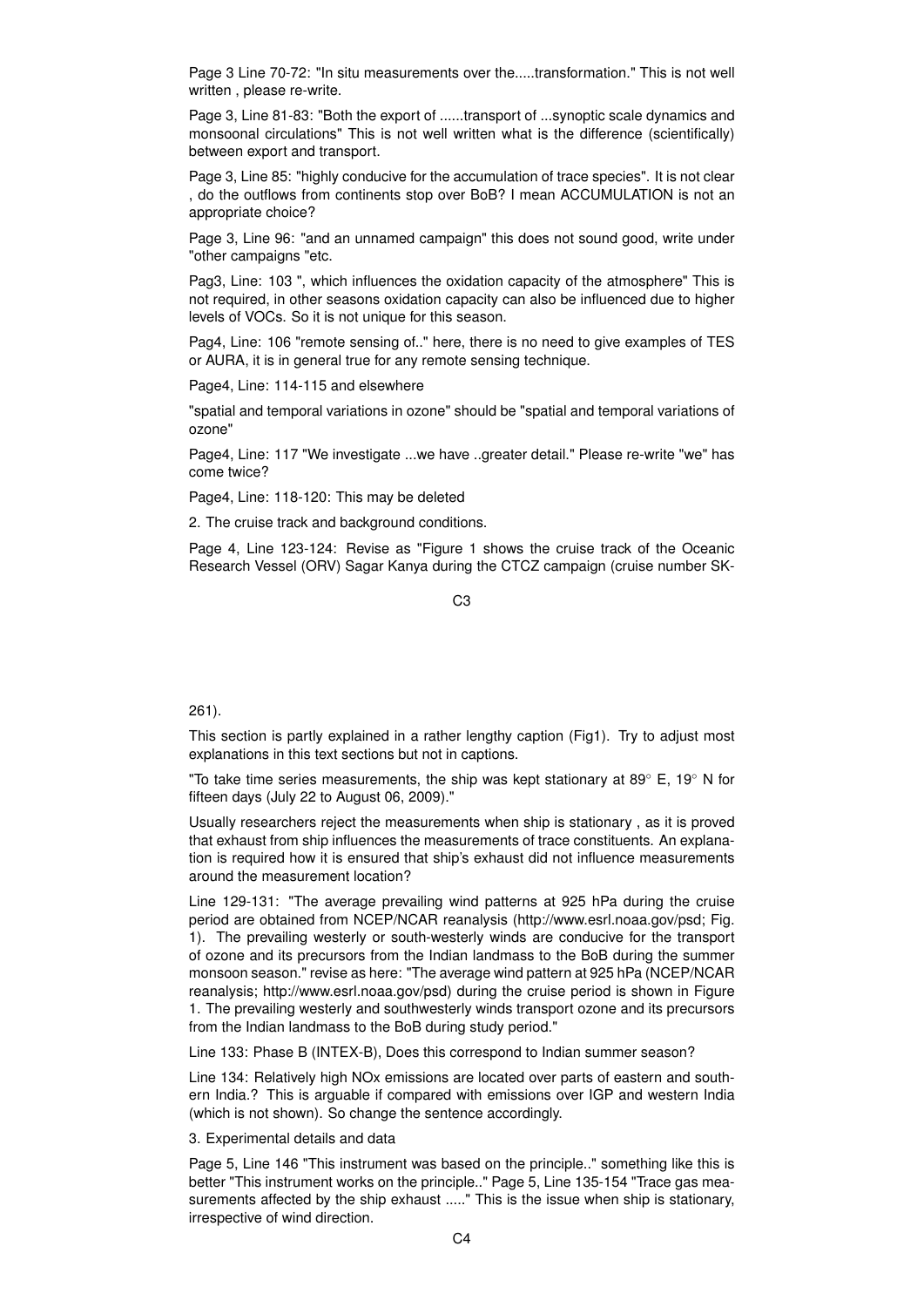Page 5, Line 164-165 following should be better "at 5-minute of integration time using an automatic weather..."

So far, it is not clear why measurements at Thumba, Thiruvananthapuram have been discussed in this draft. Objective of using the Thumba data is missing.

5. Results and Discussion

Page 6 Line 205: "period of the summer monsoon season" can be deleted. "summer season" is being repeated again and again.

Page 6 Line 206-207: revise as here

"The mixing ratios of trace gases show large spatio-temporal variations over the BoB."

Page 6 Line 207-209: can be summarized as "Levels of O3 and CO varied in the ranges of 8-54 nmol mol-1 (with average of 29.7±6.8 nmol mol-1) and 50-198 nmol mol-1 ( average of 96±25 nmol mol-1), respectively. "

Page 7, line 220-221: " In addition to sailing across the BoB....." use of stationary ship data is questionable, strong justification is required or remove this data.

Page 7, line 238-242: " Similar variations in O3 mixing ratios and residence time over continental India indicate the influences of transport from ................. and en route photochemistry."

This does not go well. In this paper, it is explained that there is en route formation of ozone, so ozone is formed also over the oceanic region. Therefore this relationship study between residence time (over land) and a secondary species is meaningless. However, to some extent it is meaningful for primary pollutants such as CO and also for CH4. These processes: source strengths, vertical mixing or dilution, and en route photochemistry (or their variability) are not occasional but are continuous. Therefore, and overall, consistent discussion using the residence time calculation is required. It is expected to see best relation between CO and residence time, at least better than O3.

 $C<sub>5</sub>$ 

Why CH4 is not influenced by the change in residence time?

Page 7-8, line 250-287: This discussion should be shortened, this lacks completeness. All inferences have been derived using two point measurements at Thumba and Anantpur. I feel, if model is doing good job then rely on model data for such discussion. Otherwise question may arise ; 1. Os the distribution of ozone and southern India homogeneous over central/southern India? 2.Is en-route transport from India the only factor controlling ozone over BOB? downdraft of O3-rich/poor air, or transport from other regions such as SEA are not relevant? Therefore, detailed discussion insightful analysis is required, otherwise, just shorten this part. 5.2 WRF-Chem simulations:

Throughout the draft: It is not nice to see frequent use of "we", "our" and "first time". please try to minimize the use of such words.

Page 9, line 292-293: "variations in the meteorological parameters simulated by the model are briefly evaluated" This analysis is beyond the scope of this paper, I suggest to remove Figure 8.

Page 9, line 312: " that is the mean value subtracted from the mean diurnal pattern,.." This is not clear?

Page 9, line 315: "Ship exhaust contaminated the observations for a period of time between 5 to 14 hours long;.." Here is the entire issue of using stationary data. Questions: How it is ensured that rest of hours were not impacted by ship exhaust? why this period (5-14 hr) is fixed on each day? Second, how about residual air mass (aging of ship exhaust), which can definitely change photochemistry of O3 during rest of the hours. Suggestion: Do not use stationary phase data, you have got great deal of other results to focus on.

Page 10, line345-346: "We suggest that, in the presence of ozone-poor airmass aloft, a downdraft would result in reductions in surface ozone mixing ratios." This is reasonable but if mid-troposheric air (typically O3 higher than at surface) is down-drafted then one